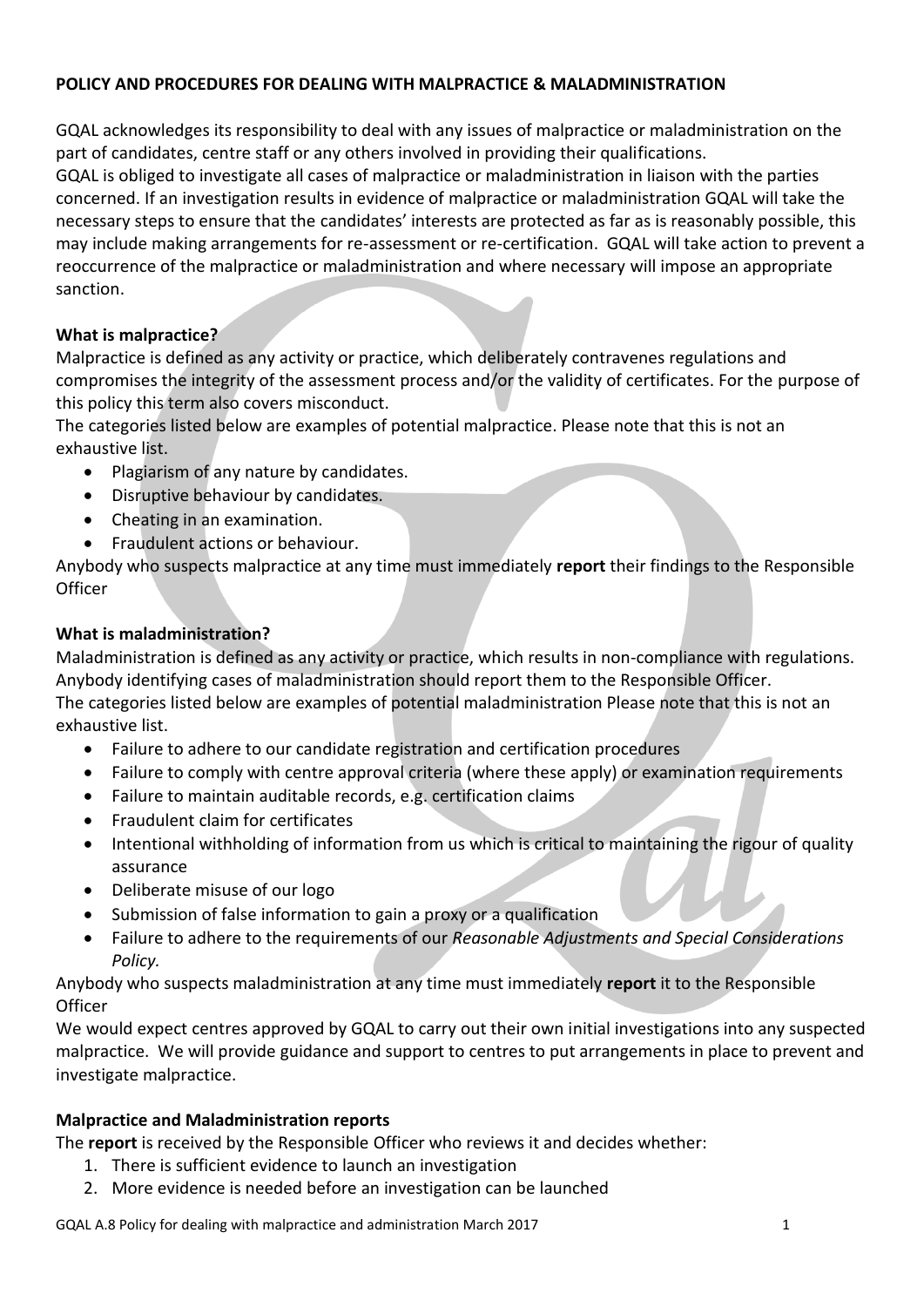3. There is insufficient evidence for an investigation

#### **DEALING WITH MALPRACTICE**

#### 1 The malpractice report

In the case of a **report** of suspected malpractice the Responsible Officer must be informed immediately, followed up by the information below:

- centre name
- teacher name
- candidate's name and registration number
- title and number of the qualification affected
- date(s) suspected malpractice occurred
- full nature of the suspected malpractice
- the full detail and results of any investigation carried out by the centre or anybody else involved in the case, including any mitigating circumstances
- written statements from those involved in the case; e.g. witness statements
- date of the report and the informant's name, position and signature.

The Responsible Officer will review the report, decide whether to recommend further investigation and respond to the informant within 5 working days to set out the initial findings and decision based on one of the three options above.

Should the Responsible Officer wish to launch an investigation they will carry out the following action.

## **2 Appointing the investigation team**

The Responsible Officer will invite members of the Examination Standards Committee to take part in the investigation. A requirement for members of the investigation panel will be that they:

- have no personal interest in the case;
- have not had any previous dealings with those involved in it.

Members of the investigation panel will be expected to confirm their objectivity in the investigation and any potential conflicts of interest should be stated in advance of the investigation. Should there be a potential conflict of interest the Responsible Officer may decide to remove that person from the panel depending on the nature of the conflict.

## **3 The investigation process**

The team will look through all the evidence presented and carry out further investigation to establish the nature of the malpractice and establish the facts of the case. They may need to:

- carry out site visits should failure of security or confidentiality of premises be in question;
- interview those involved to establish the facts of the case should there be discrepancies in the facts from different viewpoints;
- request further information from those involved.

After reviewing all the evidence, the team will come to a decision (this has to be a majority decision within the group if not unanimous) and inform the Responsible Officer. The team should report its findings formally to the Examination Standards Committee who will ratify the decision before the parties involved are informed of the decision.

Those involved will normally be informed within 30 days unless there is a reason why the investigation cannot be completed within that time, e.g. in some cases the investigation may take longer if GQAL deems it necessary to carry out site visits. In such instances, GQAL will advise all parties concerned of the likely revised timescale. If this is the case the team should inform the Responsible Officer who will in turn inform the parties involved of the delay and expected new timescale.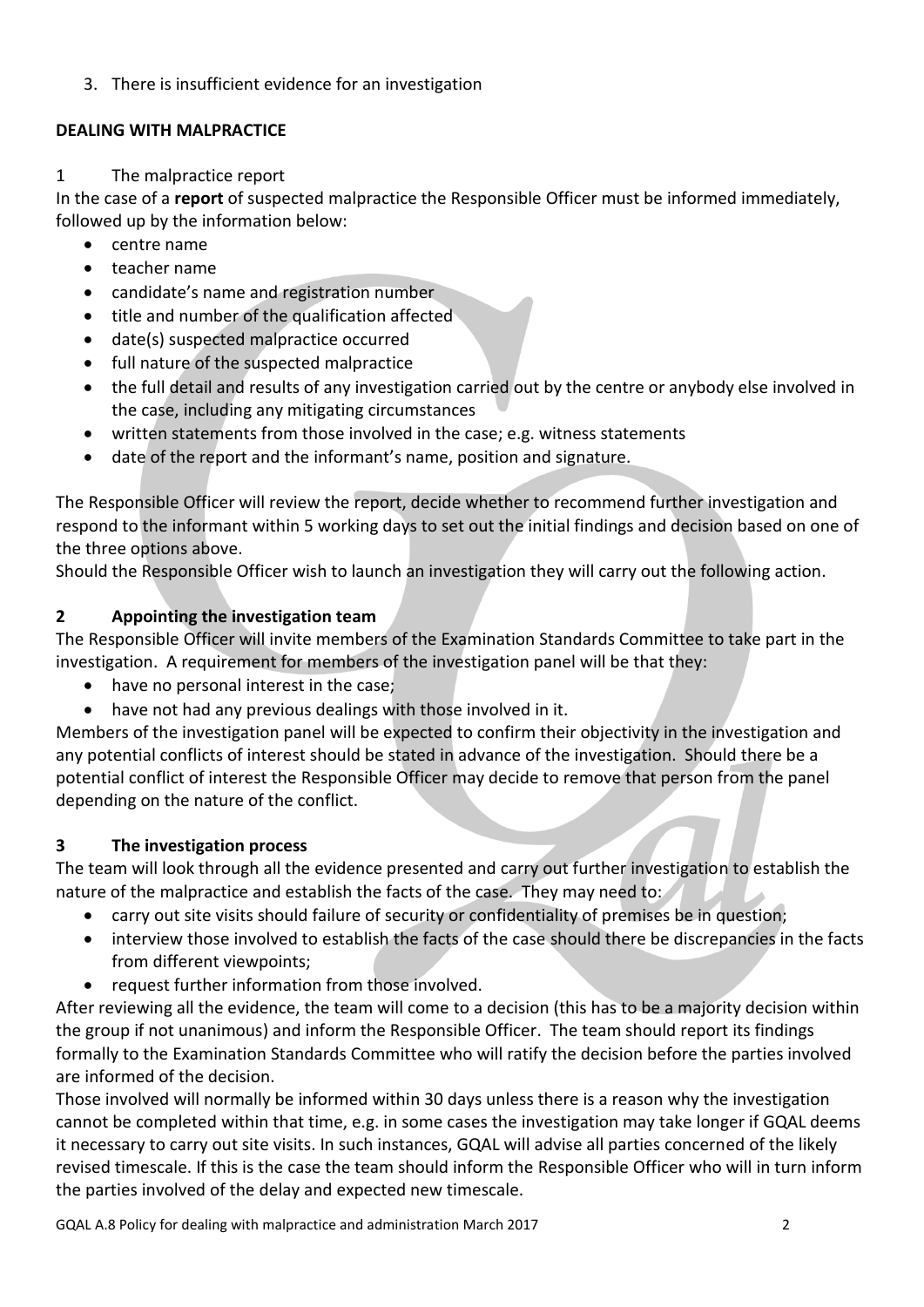GQAL expects all parties, who are either directly or indirectly involved in the investigation, to fully cooperate. In instances where a centre or its candidates do not co-operate, GQAL may have no alternative but to take action against those involved for non-compliance. Possible actions for non-compliance can be found in GQAL's Sanctions Policy. During the investigation the review process may involve:

- a request for further information from those involved;
- interviews (face to face or by telephone) with those involved in the investigation;
- arranging for authorised personnel to carry out a site visit.

## **4 Referring matters to the Board of Directors**

There may be instances where the Examination Standards Committee wishes to refer the decision about the investigation to the Board of Directors. In all cases of malpractice, the Responsible Officer will report any investigations and outcomes to the Board of Directors for note. However, in cases where the Board of Directors is called on to make or ratify a decision by the Examination Standards Committee, the majority vote will apply.

## **5 Outcome of the investigation**

GQAL will consider all factors put forward by the centre or the candidate in determining the appropriate sanctions. GQAL's Sanctions Policy provides information about the range and degree of sanctions that may be imposed. These will be determined in proportion to the scale and type of malpractice.

## **~** *candidate malpractice*

If the investigation confirms that candidate malpractice has taken place, GQAL may impose one or more of the following sanctions on the candidate:

- disallowing all or part of the candidate's external assessment marks;
- not issuing the candidate's certificate(s);
- disqualification from the qualification;
- no refunds for fees will be paid.

## **~** *teacher or centre malpractice*

If the investigation confirms that centre or teacher malpractice has taken place, GQAL may impose one or more of the following sanctions on the centre:

- suspension of a centre's approval status or teacher membership status for all GQAL qualifications;
- suspension of candidate registration for the qualification;
- suspension of the certification service for the qualification;
- no refunds for fees will be paid.

# *~ examiner malpractice*

**If an examiner is reported to be colluding with candidates the evidence will be passed to the Responsible Office and will be closely monitored. If collusion is corroborated, then the examiner will be dismissed from the examining panel and the candidates in question will be re-examined.**

## **6 Referring matters to the regulatory bodies**

The Responsible Officer will inform the regulators if a malpractice investigation is taking place, where appropriate GQAL will agree the appropriate course of action with the regulator. GQAL will co-operate with the regulators should it be decided that they need to participate in or in exceptional cases lead the investigation. There may involve:

- a request for further information from those involved;
- interviews (face to face or by telephone) with those involved in the investigation;